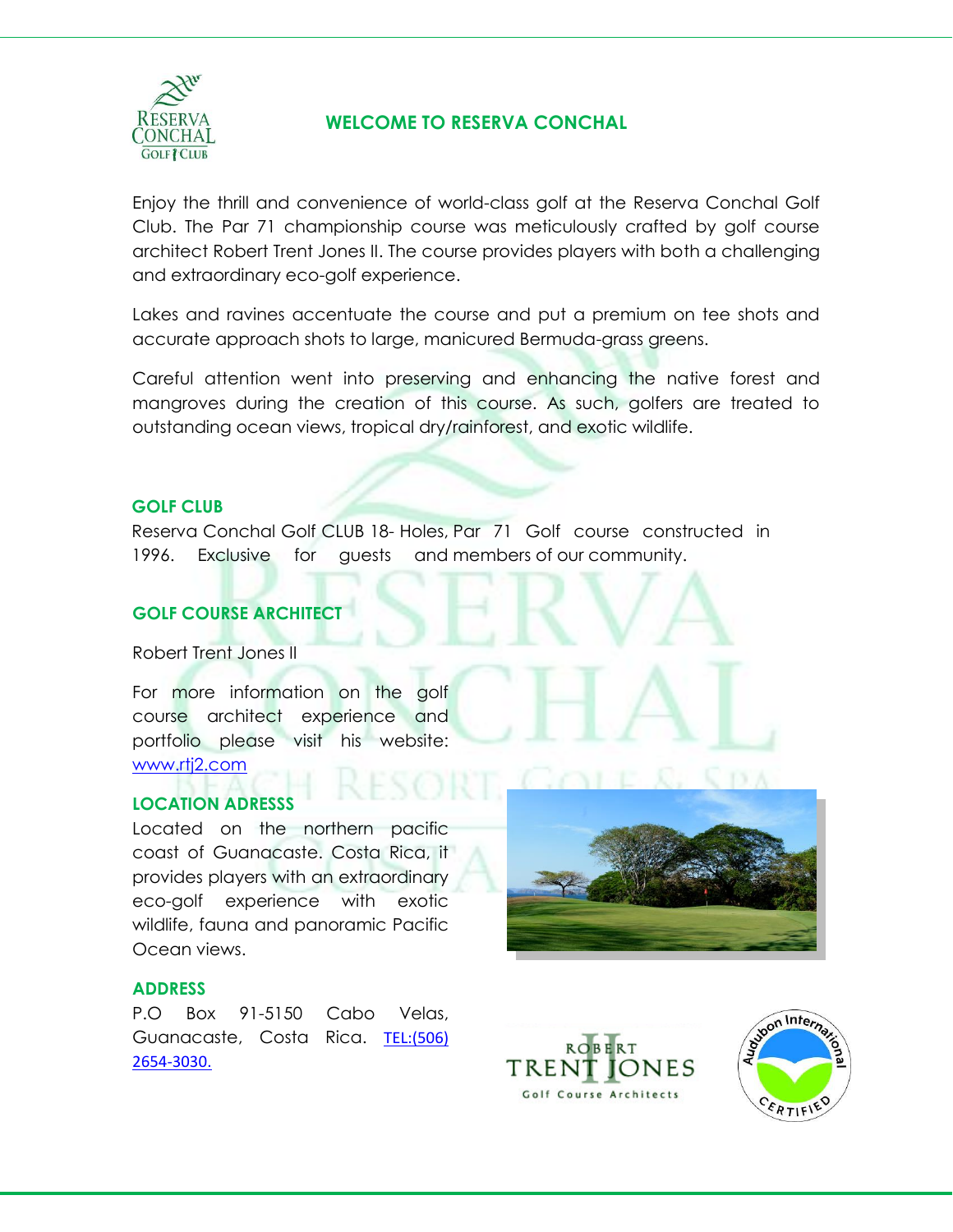

## **CONTACT INFORMATION**

Please contact us al [golf@reservaconchal.com](mailto:golf@reservaconchal.com)

You may also reach us at the following numbers:

**BEACH RESORT, GOLF & SPA** 

| <b>DIRECTOR OF GOLF   HEAD GOLF PRO   PRO SHOP</b> |                                           |           | <b>GOLF OUTSIDE</b><br><b>SERVICE &amp; CLUB</b><br><b>STORAGE</b> | <b>GOLF COURSE</b><br><b>SUPER-</b><br><b>INTENDENT</b> |
|----------------------------------------------------|-------------------------------------------|-----------|--------------------------------------------------------------------|---------------------------------------------------------|
| <b>CARLOS ROJAS</b><br><b>SOTO</b>                 | <b>JOSE PABLO</b><br><b>SALAS HERRERA</b> | 2654-3034 | 2654-3039                                                          | LUIS NAVARRO<br><b>BULGARELLI</b>                       |
| 2654-3031                                          | 2654-3034                                 | 2654-3030 | $\overline{\phantom{a}}$                                           | 2654-3036                                               |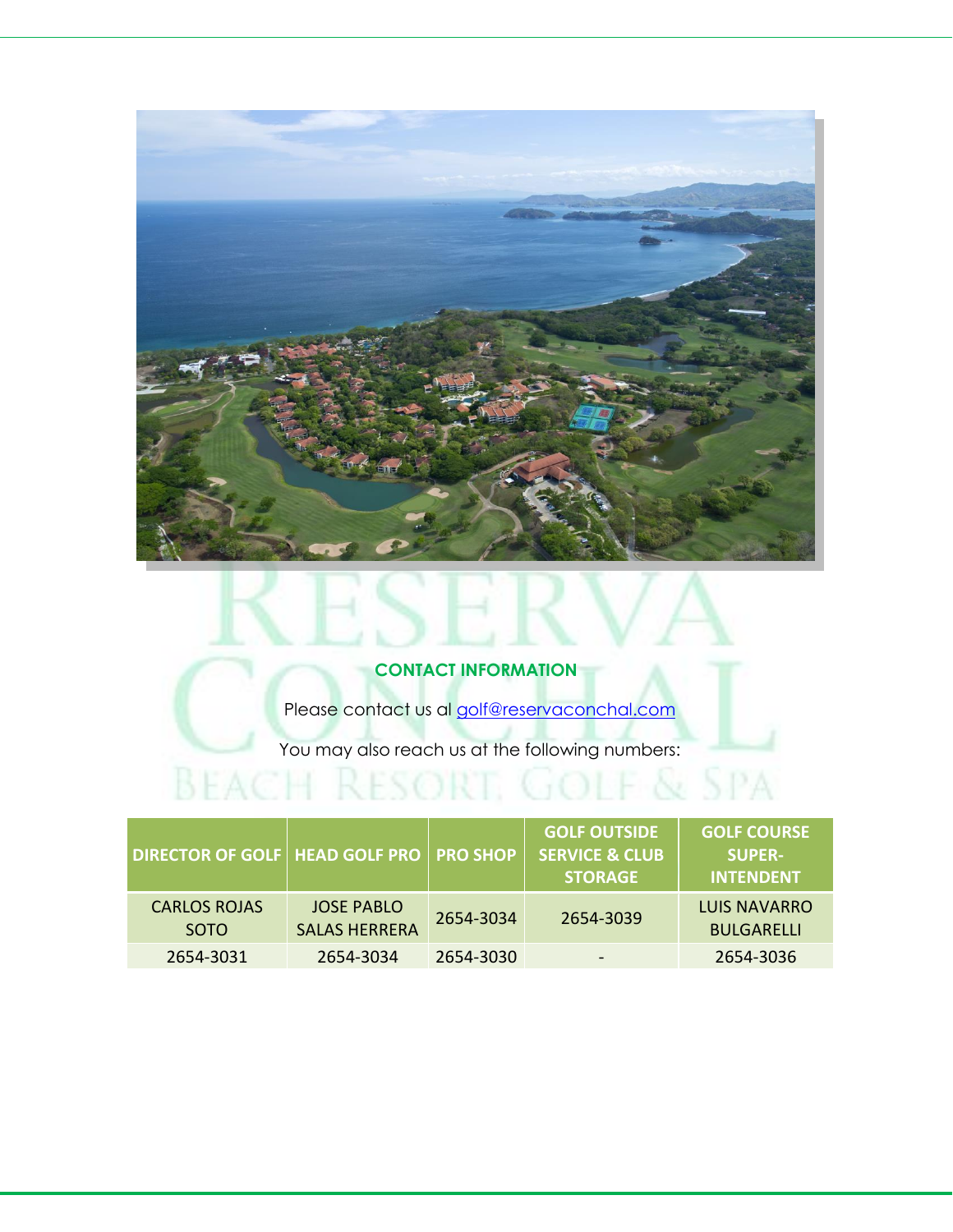## **GENERAL INFORMATION**

|                                   |                                                                                                                                                                   | <b>TYPE OF TEE</b>                                                                                                                                                                                                                                                                                                                            | <b>RATING/SLOPE</b> | <b>YARDS</b> |
|-----------------------------------|-------------------------------------------------------------------------------------------------------------------------------------------------------------------|-----------------------------------------------------------------------------------------------------------------------------------------------------------------------------------------------------------------------------------------------------------------------------------------------------------------------------------------------|---------------------|--------------|
|                                   |                                                                                                                                                                   | Championship/Gold Tee                                                                                                                                                                                                                                                                                                                         | 74,9 / 137          | 7.021        |
| <b>LENGHT</b>                     |                                                                                                                                                                   | <b>Blue Tee</b>                                                                                                                                                                                                                                                                                                                               | 72,5 / 129          | 6.558        |
|                                   |                                                                                                                                                                   | White Tee                                                                                                                                                                                                                                                                                                                                     | 70,1 / 124          | 6.023        |
|                                   |                                                                                                                                                                   | Ladies                                                                                                                                                                                                                                                                                                                                        | 71,8 / 126          | 5.323        |
| <b>TURF</b>                       |                                                                                                                                                                   | Greens-Tees: Tifdward-Bermuda.<br>Fairway & Rough: Bermuda grass 419.                                                                                                                                                                                                                                                                         |                     |              |
| <b>ACCESS</b>                     |                                                                                                                                                                   | The course in not open to the public, is exclusive for the Resort<br>guest.                                                                                                                                                                                                                                                                   |                     |              |
| <b>RENTAL</b><br><b>EQUIPMENT</b> |                                                                                                                                                                   | We offer quality rental equipment (left and right) Men, Women,<br>Juniors                                                                                                                                                                                                                                                                     |                     |              |
| <b>DRESS CODE</b>                 |                                                                                                                                                                   | No jeans, formal pants, shorts and collar shirt are required. Running<br>shoes are permitted. For your safety, open shoes, sandals are not<br>allowed. no metal spikes.                                                                                                                                                                       |                     |              |
| <b>TEE-TIME</b>                   |                                                                                                                                                                   | It is recommended to make Tee-Time reservations in advance.<br>Available times are from 6:30 am - 3:00 pm. (gets dark at 6pm).                                                                                                                                                                                                                |                     |              |
| <b>RESERVATIONS</b>               | All reservations must be cancelled at least 24 hours in advanced;<br>otherwise a 100% cancellation fee will apply.<br>No shows will be charged the entire amount. |                                                                                                                                                                                                                                                                                                                                               |                     |              |
| <b>GOLF</b><br><b>INSTRUCTION</b> |                                                                                                                                                                   | The Learning Center offers individual and group instruction for all<br>levels of play regardless of experience and/or ability. Reservations<br>may be made to have the class in either English or Spanish. The<br>practice facilities are available from 6:00 am to 5:00 pm. There is<br>no additional charge for those who are playing golf. |                     |              |
| <b>GOLF CARTS</b>                 |                                                                                                                                                                   | Due to Costa Rica law, you must be at least 18 years old, hold a<br>valid driver's license to operate golf cars. Non-players will be<br>subject to a golf car rider fee of \$25 USD for 18 holes.                                                                                                                                             |                     |              |
| <b>AFFILIATIONS</b>               |                                                                                                                                                                   | PGA of America.<br>Golf Course Superintendents Association of America.<br>National Audubon Society.                                                                                                                                                                                                                                           |                     |              |
| <b>GOLF SHOP</b>                  |                                                                                                                                                                   | Full service golf shop offering a wide selection of apparel and golf<br>accessories. Open every day from 6:00am to 6:00pm.                                                                                                                                                                                                                    |                     |              |
| <b>BEVERAGE</b><br><b>CART</b>    | Available from 8:00am to 4:00pm.<br>You can pay credit card, cash, charge to your room.                                                                           |                                                                                                                                                                                                                                                                                                                                               |                     |              |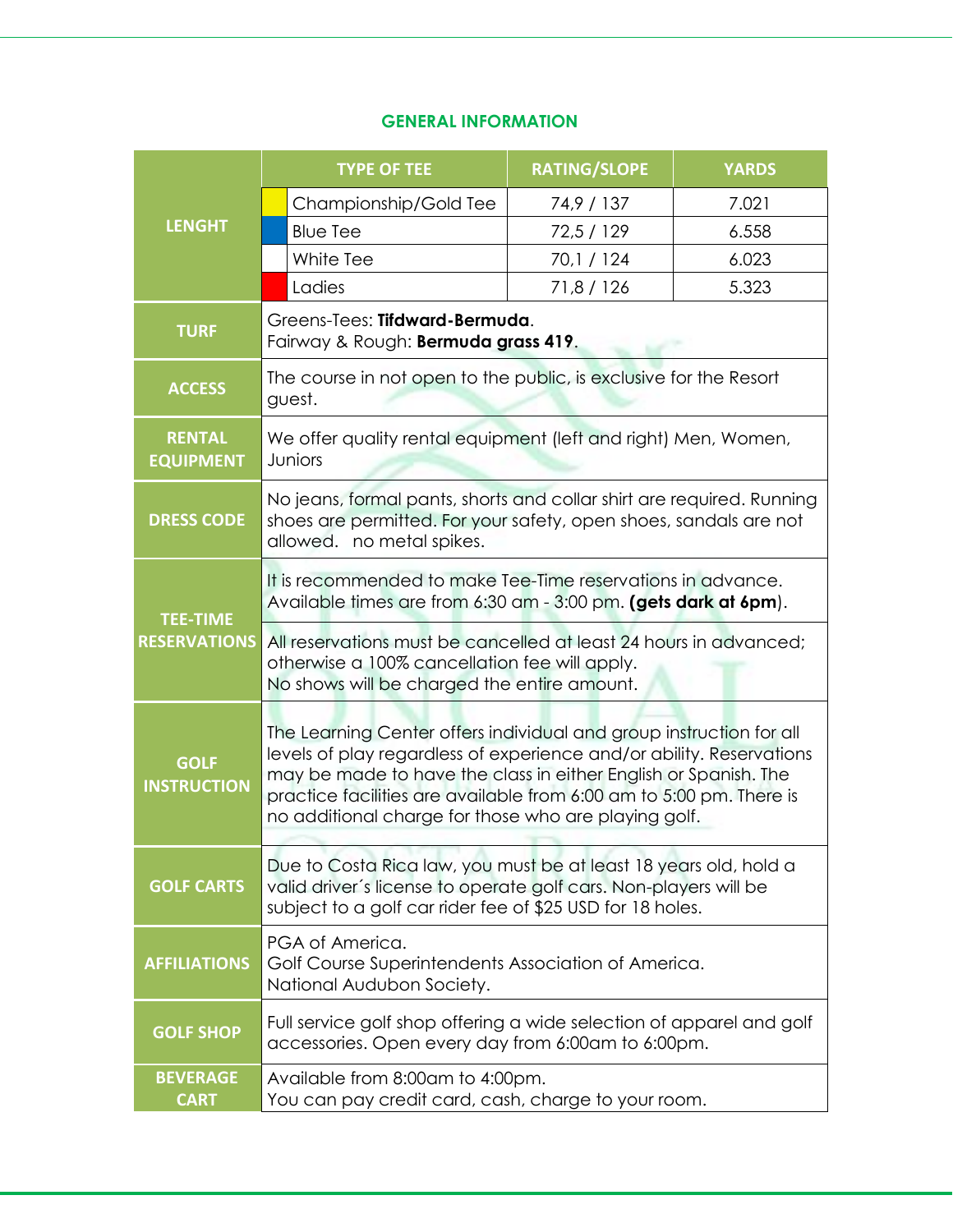## **GOLF RATES / FOR RESORT GUESTS ONLY**

|                           | <b>DESCRIPTION</b>                                                                                                                                                                                                                       | <b>RATES FROM</b><br>DEC 1ST-MAY 31ST | <b>RATES FROM</b><br><b>JUNE 1ST-NOV 31 ST</b> |
|---------------------------|------------------------------------------------------------------------------------------------------------------------------------------------------------------------------------------------------------------------------------------|---------------------------------------|------------------------------------------------|
| <b>REGULAR FEES *</b>     | 18 Holes                                                                                                                                                                                                                                 | \$<br>160,00 USD                      | $\boldsymbol{\theta}$<br>135,00 USD            |
|                           | 9 Holes (Twillight after 1 pm)                                                                                                                                                                                                           | 100,00 USD                            | \$<br>90,00 USD                                |
|                           | Juniors (17 to 14 years old)<br>$***$                                                                                                                                                                                                    | \$<br>105,00 USD                      | \$<br>65,00 USD                                |
| <b>SPECIAL OFFERS ***</b> | Five Day Golf Pass: 5 - Days of unlimited golf<br>(\$610,00 USD Dic-May) or (\$500,00 USD June-Nov)<br>Three Day Golf Pass: 3 - Days of unlimited golf<br>(\$405,00 USD Dic-May) or (\$330,00 USD June-Nov)                              |                                       |                                                |
| <b>RENTAL EQUIPMENT</b>   | 18 Hole rental Clubs: \$60,00 USD. Included two sleeves of golf balls.<br>Twilight Rental Clubs (After 1 pm): \$35,00 USD. Included one sleeve<br>of golf balls.<br>Junior Rental Clubs: \$25,00 USD. Included one sleeve of golf balls. |                                       |                                                |
| <b>PRACTICE</b>           | The practice Only fee is \$25,00 USD pp and includes unlimited balls.                                                                                                                                                                    |                                       |                                                |
| <b>OTHER GOLF FEES</b>    | Replay Fee: \$20 USD Golf.                                                                                                                                                                                                               |                                       |                                                |
|                           | Car Rider Only: \$25,00 USD.<br>V. SPA<br>Unlimited Practice Balls: \$25,00 USD.<br>Golf Car Tour: \$15,00 USD.                                                                                                                          |                                       |                                                |
| <b>CREDIT CARDS</b>       | We accept American Express, Visa and Master Card.                                                                                                                                                                                        |                                       |                                                |

#### **NOTES**

\* All green fee rates include golf car, unlimited use of practice facility and range balls, bag tag, club storage and cleaning, tees, and two complimentary bottles of water per player.

\*\* Unless permitted by the golf staff, children under the age of thirteen are not allowed at Reserva Conchal Golf Club, unless accompanied and supervised by an adult.

\*\*\* The 3 and the 5 Day Golf Pass can be used discontinuously. Therefore, player can use the offers throughout 15 days, as long as the total amount of days played is respected.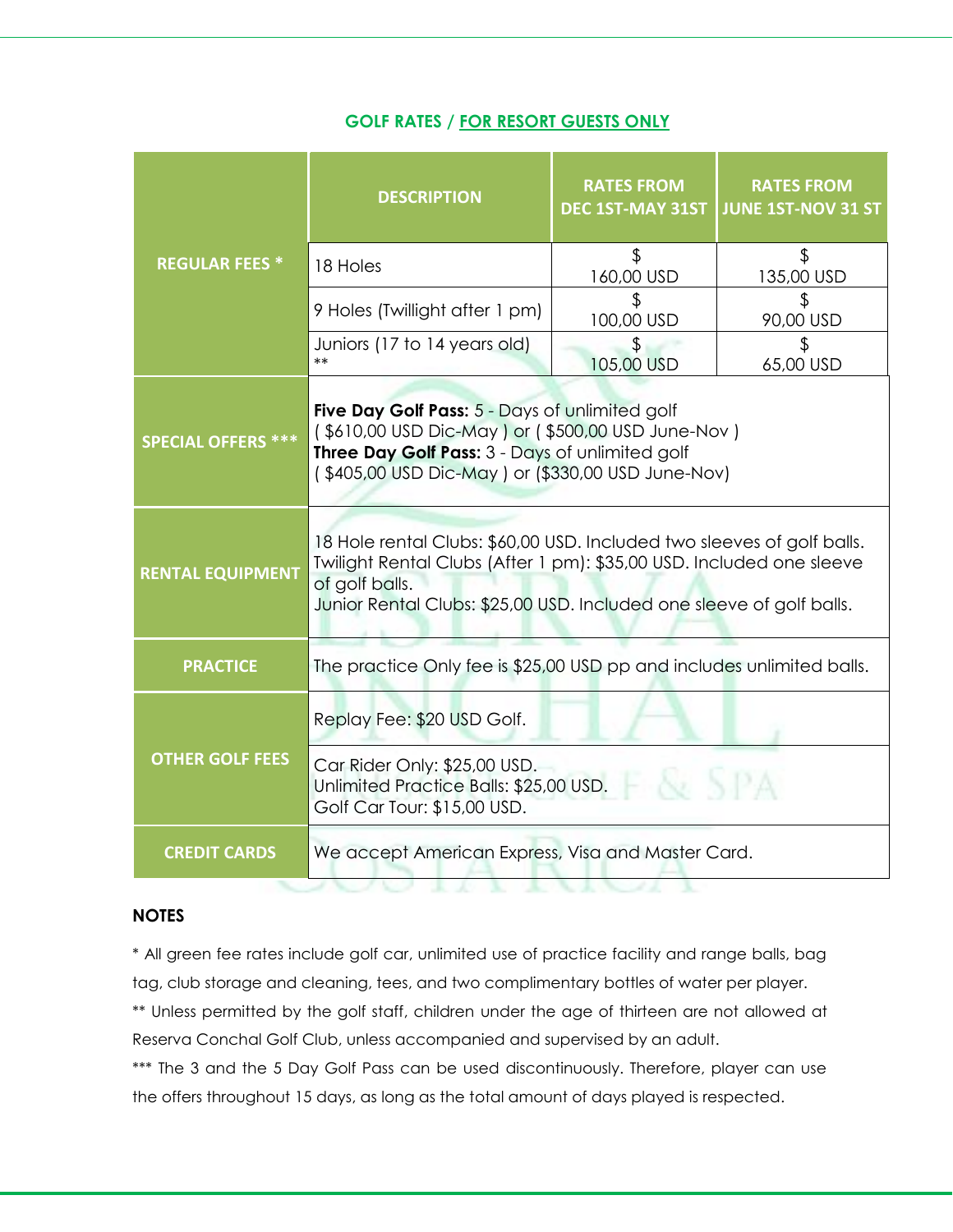#### **GOLF INSTRUCTION**

| <b>HOTEL</b>  | <b>BEGINNERS FREE LESSON.</b><br>Tuesday from 3:00 to 3:30pm.                                                                                    |  |
|---------------|--------------------------------------------------------------------------------------------------------------------------------------------------|--|
|               | ROYAL SERVICE FREE LESSON.<br>Tuesday from 3:30 to 4:00pm.                                                                                       |  |
| <b>KIDS</b>   | 1 Hour Lesson, 1 or 2 kids: \$70,00 USD each player.<br>9 Holes Play Lesson, 1 or 2 kids: \$140,00 USD each player.                              |  |
| <b>ADULTS</b> | 1 Hour Private Instruction: \$90,00 USD.<br>1 Hour video lesson: \$120,00 USD.                                                                   |  |
|               | Group instruction (4 people limit): \$140,00 USD.<br>9 Holes Personal Playing Lesson: \$165,00 USD.<br>Play 18 Holes with the Pro: \$220,00 USD. |  |

## **GOLF CART TOUR**

T A

| <b>GOLF CAR TOUR</b><br>1 Hour tour: \$15,00 USD.<br>Free for people under 15. | Enjoy the wild live and the green areas surround the property<br>driving your own golf car.! |
|--------------------------------------------------------------------------------|----------------------------------------------------------------------------------------------|
|                                                                                | Call for Reservations: ext. 3030 Proshop.                                                    |

# **BEACH RESORT, GOLF & SPA** COSTA RICA